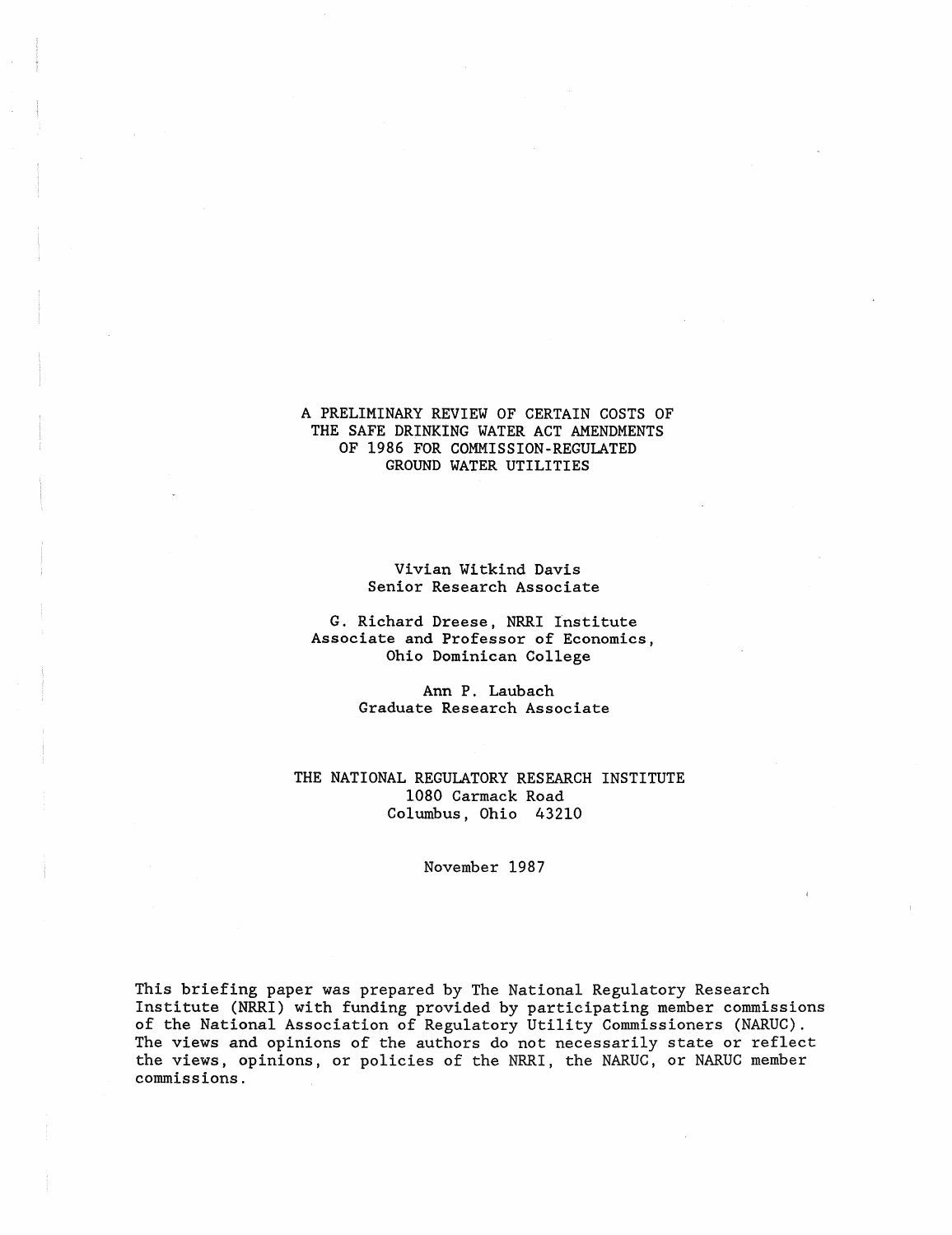# TABLE OF CONTENTS

|                                             | Page            |
|---------------------------------------------|-----------------|
|                                             |                 |
| Characteristics of Sample Water Utilities 2 |                 |
|                                             |                 |
|                                             | 8 <sup>1</sup>  |
|                                             |                 |
|                                             | 12 <sup>7</sup> |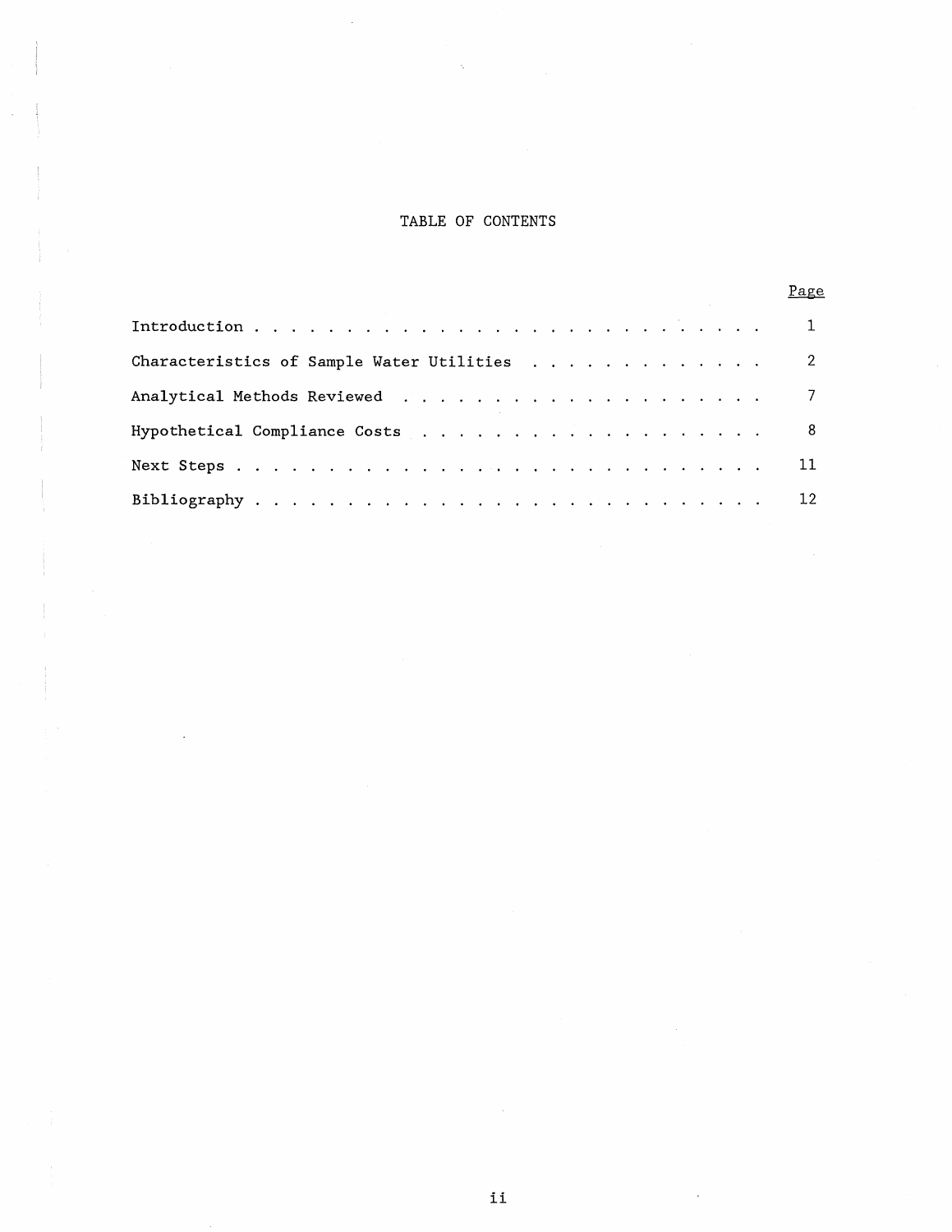# LIST OF TABLES

 $\sim$   $\sim$ 

| Table |                                                                                                             | rage |
|-------|-------------------------------------------------------------------------------------------------------------|------|
|       | Production and Financial Characteristics of Sample                                                          | 4    |
|       | EPA Preliminary Estimates of Costs to Ground Water<br>Systems for Various Treatment Scenarios               | Q    |
| 3     | Minimum and Maximum Treatment Bills for Hypothetical<br>Ground Water Systems Under EPA Multiple Contaminant |      |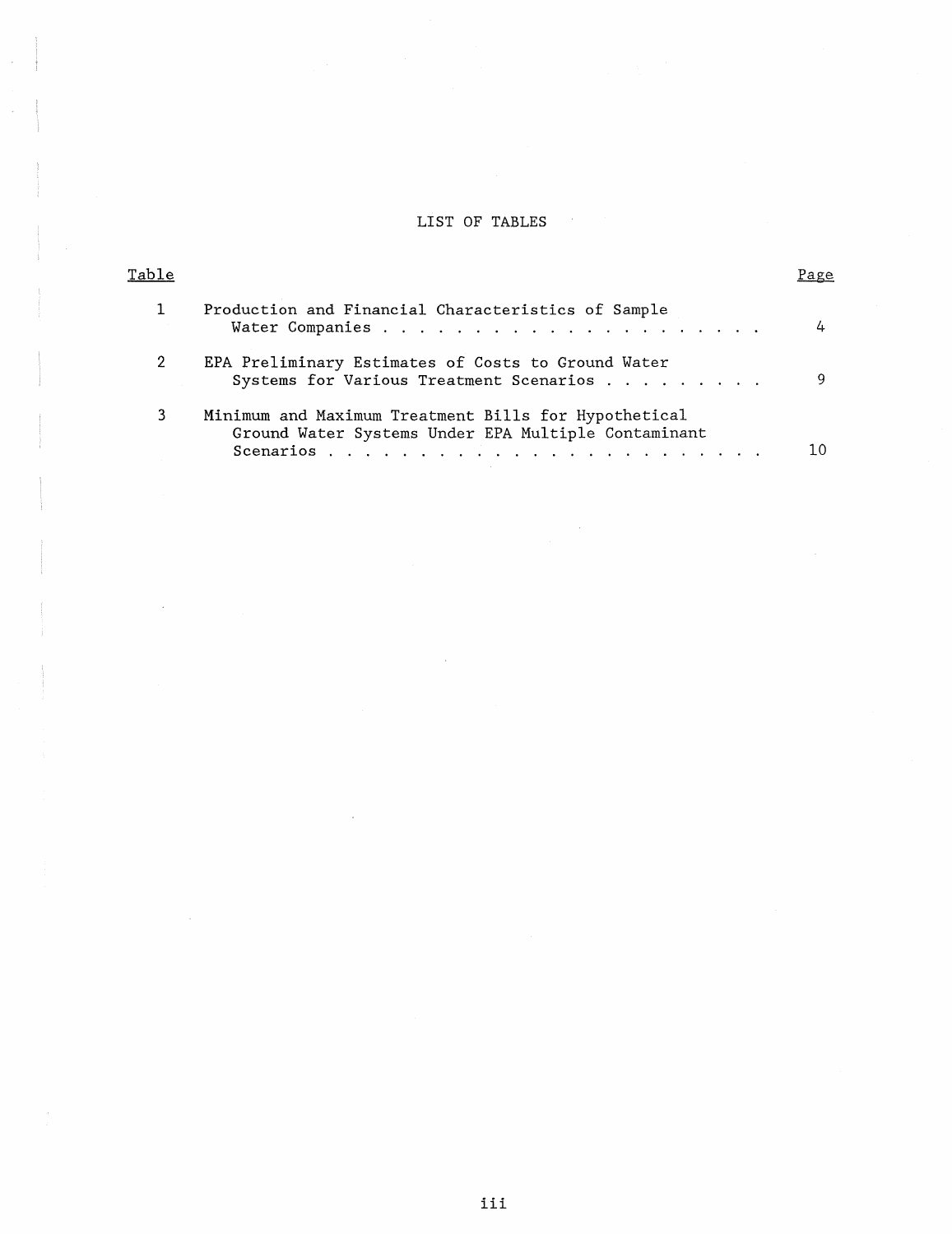### Introduction

Amendments in 1986 to the Safe Drinking Water Act (SDWA) are leading to new water quality requirements for public water systems in the United States. In response to the request of the NARUC Water Committee, the National Regulatory Research Institute (NRRI) undertook an investigation of the economic impact of the SDWA on water utilities under the jurisdiction of state regulatory commissions. First, the NRRI completed a review of the literature on possible SDWA impacts. This task was finished in July 1987 with publication and distribution of the NRRI's Briefing Paper on the Economic Impact of the Safe Drinking Water Act Amendments of 1986. Second, the NRRI was to provide a preliminary empirical estimate of the economic impact of the SDWA on jurisdictional water utilities. This was to be done using existing financial models and currently available individual utility company data. This paper fulfills the second task. Costs for water utilities using ground water are highlighted here. The NRRI is concurrently preparing a paper on surface water treatment costs.

To establish general estimates of what the implementation of SDWA regulations might cost, the NRRI used financial data on private, commissionregulated water utilities in four states. The companies were not randomly selected, so conclusions about them cannot necessarily be applied to the population of water utilities regulated by the commissions nationally or within the four states sampled. In applying the conclusions of this paper, the reader must be aware that the extent of contamination of water supplies of commission-regulated water systems is not yet known. What a particular system has to pay for improved treatment under the SDWA depends on the actual occurrence of a contaminant at levels that must be treated and the choice of a treatment method.

The best available technique for estimating costs of the SDWA amendments within the short timeframe of our project turned out to be to apply EPA estimates of probable costs for various sizes of water systems faced with particular contamination problems to the utilities in our sample. It would have been costly, time-consuming, and redundant to attempt to parallel the highly complex decision analysis conducted by the EPA to estimate individual system costs, even though we have reservations about the accuracy of the EPA's model and have questioned whether the EPA estimates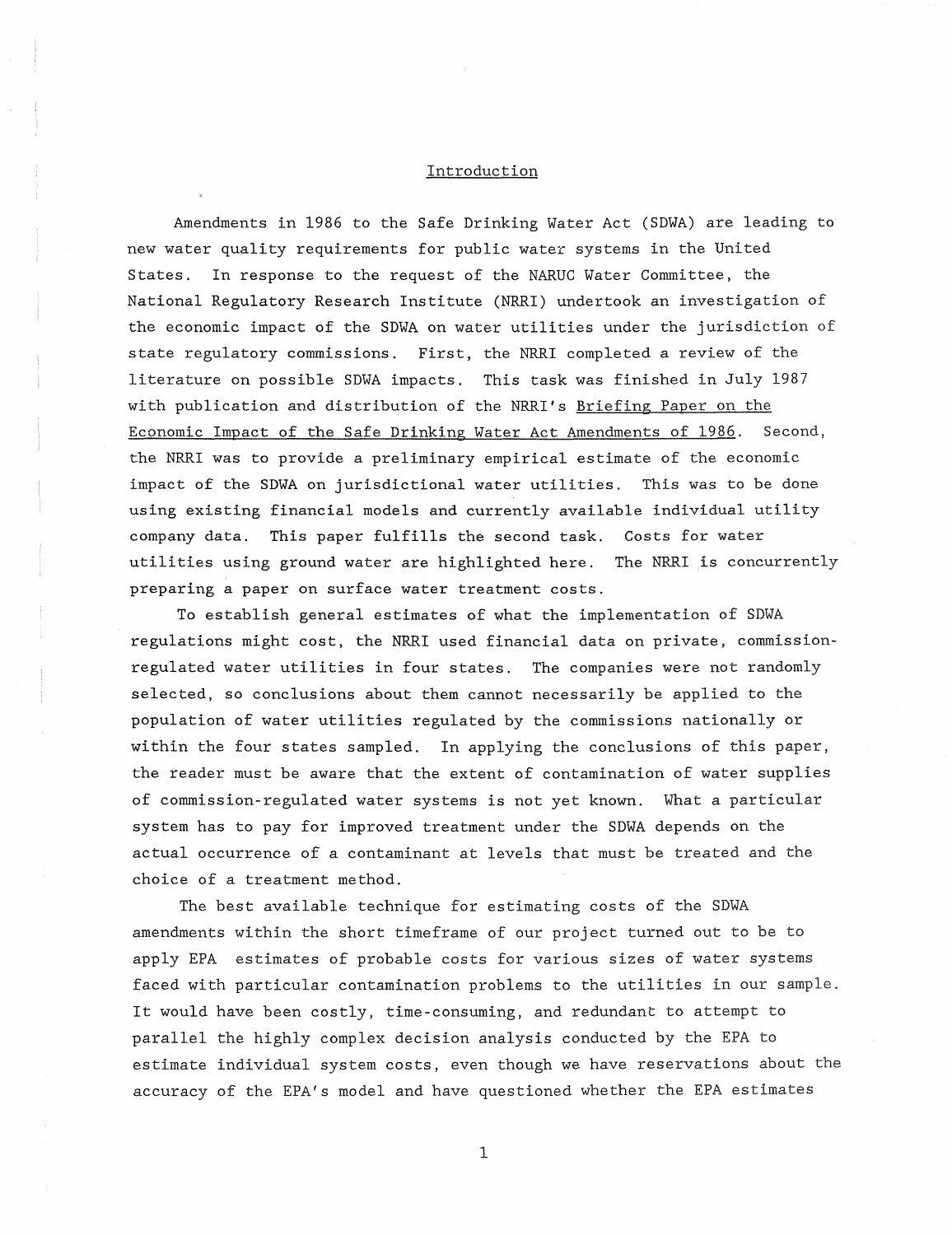may be  $1$  ow.<sup>1</sup> The only other models that have been developed on costs of water quality improvements that we were able to identify required engineering and other data that were not included in the financial reports for our sample of water utilities.

Despite these caveats, the results of our analysis are suggestive of the range of likely costs of meeting SDWA requirements. EPA estimates of costs to treat various contaminants under the SDWA can be applied to water utilities like those in our sample to arrive at initial estimates of the increase in costs that an individual water company might face. According to EPA estimates, water companies like those in our sample might experience increases in annual bills of as little as \$8 a year' (for a medium-sized utility treating one contaminant) to as much as \$797 a year (for a tiny utility treating multiple contaminants).

## Characteristics of Sample Water Utilities

The set of raw data immediately available to the NRRI to study the impact of the SDWA on commission-regulated water utilities was annual financial report data collected for a recent NRRI study (Mann, Dreese and Tucker, 1986). Commissions in Illinois, New York, and Missouri provided annual reports for 1984 for 26 investor-owned water companies under their jurisdiction. The North Carolina Public Utilities Commission in 1987 provided us with annual reports for 1985 for four more companies. Accordingly, companies in arid regions of the United States are not represented in this sample. Existing water bills are, of course, on average much higher in states with little rainfall.

We also had available aggregate financial data on small water utilities from the Survey of Operating and Financial Characteristics of Community Water Systems, prepared for the EPA in 1982 by Temple, Barker and Sloane, hereinafter referred to as "TB&S." The TB&S survey provides extensive information in tabular form on general characteristics, operating

<sup>&</sup>lt;sup>1</sup> These reservations are explored in the NRRI Briefing Paper on the Economic Impact of the Safe Drinking Water Act Amendments of 1986 (Columbus, NRRI, 1987).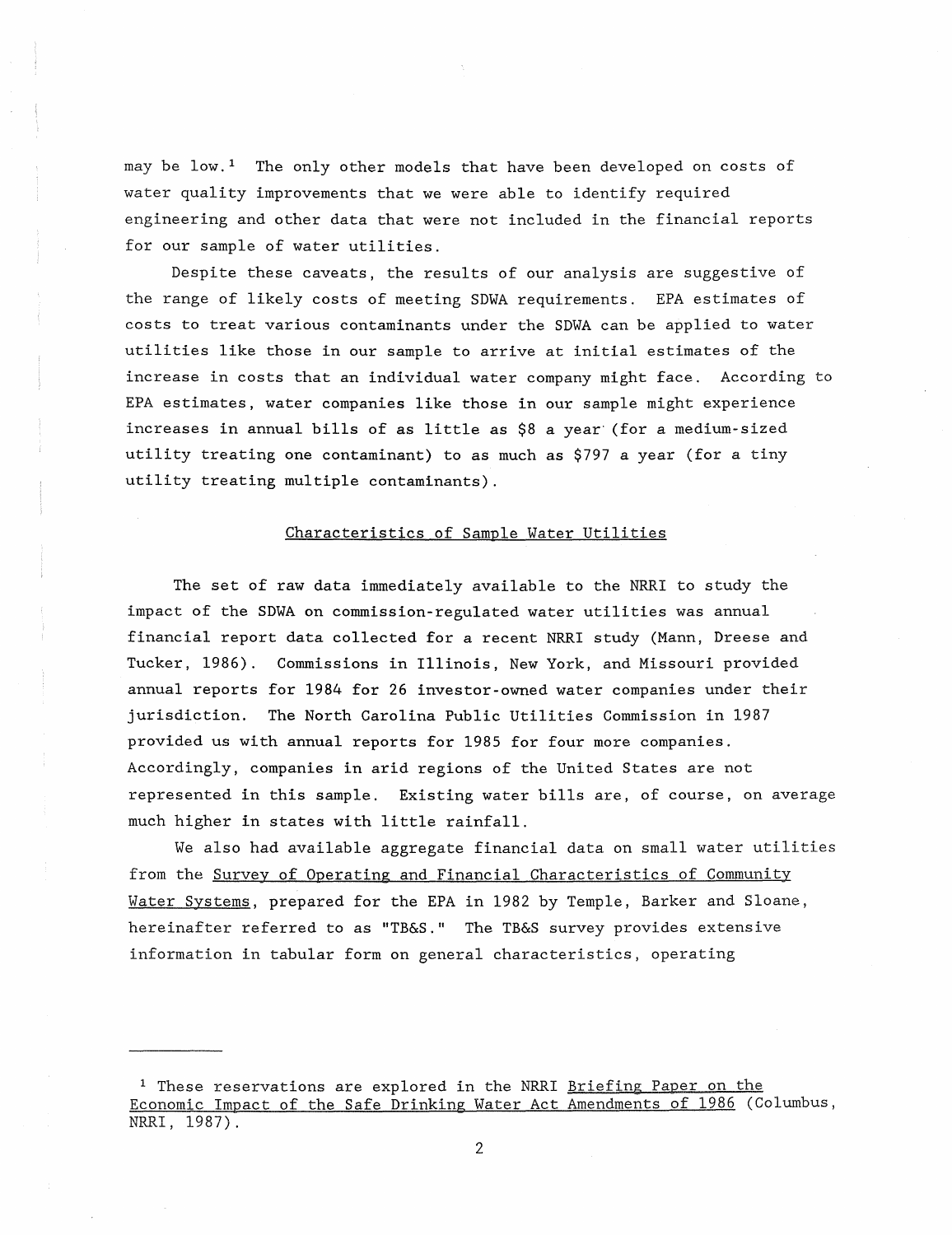characteristics, revenues and expenses, assets and liabilities, and trends for water systems across the United States. The survey used a random sample stratified on the basis of system size and ownership. The four ownership types were public, private, ancillary, and native American. "Private" water systems included those owned by homeowners' associations, investors, or a parent company. EPA has funded an update of the TB&S survey, to be released late in 1987. At the time of the writing of this paper, the new financial and operating data were not available.

Of the 30 water companies in our initial data set, 11 were eliminated from the sample. Nine were not used for lack of sufficient data. Two more were deleted from the sample because so few gallons were sold per connection that the companies appeared to serve seasonal populations. All of the 19 water utilities in the final sample use ground water as their source of supply.

The EPA generally defines water utilities serving 3,300 persons or less as "small." This corresponds to a system with 1,000 service connections, assumed to be serving 3.3 persons per connection. The most recent EPA estimates, however, assume 2.7 persons per connection. TB&S grouped water utilities by 12 size categories, four of them small. These groupings correspond to those used by the EPA for costs to individual utilities by system size. To compare the NRRI data with the TB&S data, we grouped our sample of water utilities into the EPA and TB&S size categories. The annual reports of the water utilities in the NRRI sample gave number of connections but not number of people served. To convert connections to population, we assumed each connection served three people and assigned the water utility to a population category accordingly. Since the conversion to population was only being used to assign the utility to a category, it was not necessary to be more accurate. No water utilities in the NRRI sample fall into the 501-1,000 population category. Table 1 shows characteristics of the NRRI sample and the averages for those characteristics for similarly sized private water utilities reported by TB&S.

The number of service connections for the water utilities in the NRRI sample ranges from 21 to 3186 (column 2). Four of the utilities are medium sized: they serve more than 3,300 people. In fact, those four companies serve closer to the "10,000 people served" that delineates the upper bound of the 3,301-10,000 person category than to the lower bound. The median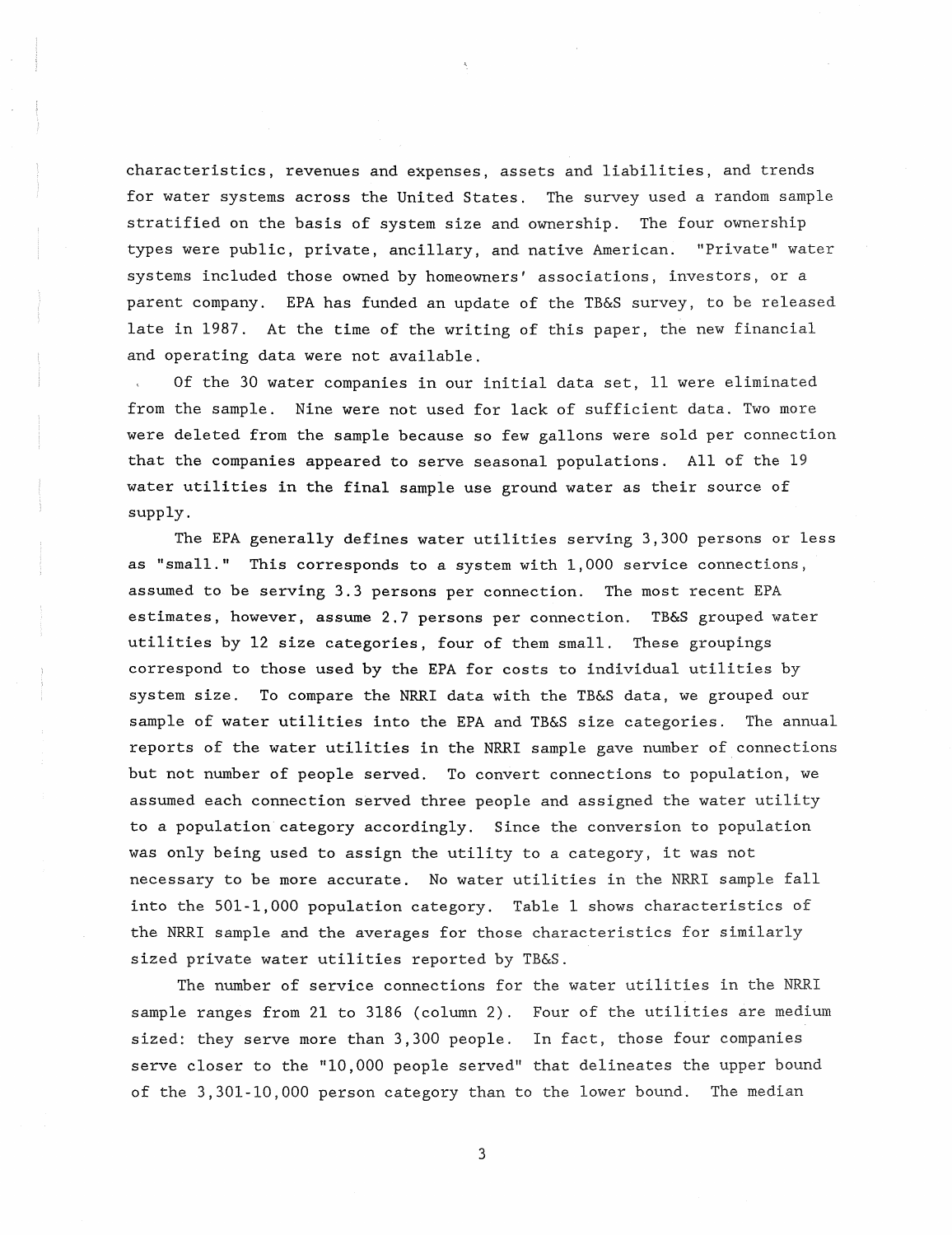# TABLE 1

# PRODUCTION AND FINANCIAL CHARACTERISTICS OF SAMPLE WATER COMPANIES IN 1980, 1984 AND 1985

 $\sim 10^6$ 

| (1)                                                                                                                                                                                   | (2)                                                              | (3)                                                                                   | (4)<br>Gallons Sold                                                                                         | (5)                                                                                | (6)                                                                                  | (7)<br>Water Bill per                                                                                     |
|---------------------------------------------------------------------------------------------------------------------------------------------------------------------------------------|------------------------------------------------------------------|---------------------------------------------------------------------------------------|-------------------------------------------------------------------------------------------------------------|------------------------------------------------------------------------------------|--------------------------------------------------------------------------------------|-----------------------------------------------------------------------------------------------------------|
| Population<br>Category                                                                                                                                                                | Number of<br>Connections                                         | Gallons<br>Sold<br>(Millions)                                                         | per Connection<br>$\text{Column } 3/$<br>Column 2)                                                          | Operating<br>Revenues<br>(5000)                                                    | Water Revenue<br>\$ per 1,000<br>Gallons)                                            | Connection<br>(Column 4 times<br>Column 6/1000)                                                           |
| $25 - 100$                                                                                                                                                                            |                                                                  |                                                                                       |                                                                                                             |                                                                                    |                                                                                      |                                                                                                           |
| Company H<br>NRRI Median (N-1)<br>NRRI Mean                                                                                                                                           | 21<br>N.A.<br>N.A.                                               | 1.18<br>N.A.<br>N.A.                                                                  | 56,190<br>N.A.<br>N.A.                                                                                      | 6,0<br>N.A.<br>N.A.                                                                | 3.25<br>N.A.<br>N.A.                                                                 | 182.62<br>N.A.<br>N.A.                                                                                    |
| TB&S Mean (N=21-30)                                                                                                                                                                   | $36^1$                                                           | $2.95^{2}$                                                                            | 82,800 <sup>3</sup>                                                                                         | $6.1^{4}$                                                                          | $2.06^{5}$                                                                           | $170.57^{6}$                                                                                              |
| 101-500                                                                                                                                                                               |                                                                  |                                                                                       |                                                                                                             |                                                                                    |                                                                                      |                                                                                                           |
| Company A<br>Company B<br>Company C<br>Company D<br>Company F<br>Company L<br>Company N<br>Company R<br>NRRI Median (N-8)<br>NRRI Mean<br>TB&S Mean (N=32-40)<br>501-1,000 (NRRI N-0) | 66<br>82<br>115<br>79<br>52<br>71<br>81<br>72<br>79<br>77<br>110 | 5.00<br>7.04<br>10.43<br>5.77<br>3.61<br>9.94<br>6.46<br>5.21<br>6.46<br>6.68<br>9.57 | 75,758<br>85,854<br>90,696<br>73.038<br>69,423<br>140,000<br>79,753<br>72,361<br>79,753<br>85,860<br>86,800 | 5.3<br>24.3<br>22.5<br>17.6<br>9.5<br>38.1<br>25.3<br>14.0<br>17.6<br>19.6<br>16.8 | 1.06<br>3.42<br>2.13<br>3.05<br>2.64<br>3.83<br>3.99<br>2.69<br>2.69<br>2.85<br>1.76 | 80,30<br>293.62<br>193.18<br>222.77<br>183.28<br>536.20<br>318.21<br>194.65<br>222.77<br>252.78<br>152.77 |
| TB&S Mean (N=24-46)                                                                                                                                                                   | 273                                                              | 23.45                                                                                 | 85,900                                                                                                      | 34.9                                                                               | 1.49                                                                                 | 127.99                                                                                                    |
| 1,001-3,300                                                                                                                                                                           |                                                                  |                                                                                       |                                                                                                             |                                                                                    |                                                                                      |                                                                                                           |
| Company E<br>Company S<br>Company T                                                                                                                                                   | 373<br>517<br>629                                                | 25.21<br>48.04<br>53.19                                                               | 67,587<br>92,921<br>84,563                                                                                  | 49.9<br>64.3<br>79.5                                                               | 1.98<br>1.11<br>1.49                                                                 | 133.82<br>103.14<br>126,00                                                                                |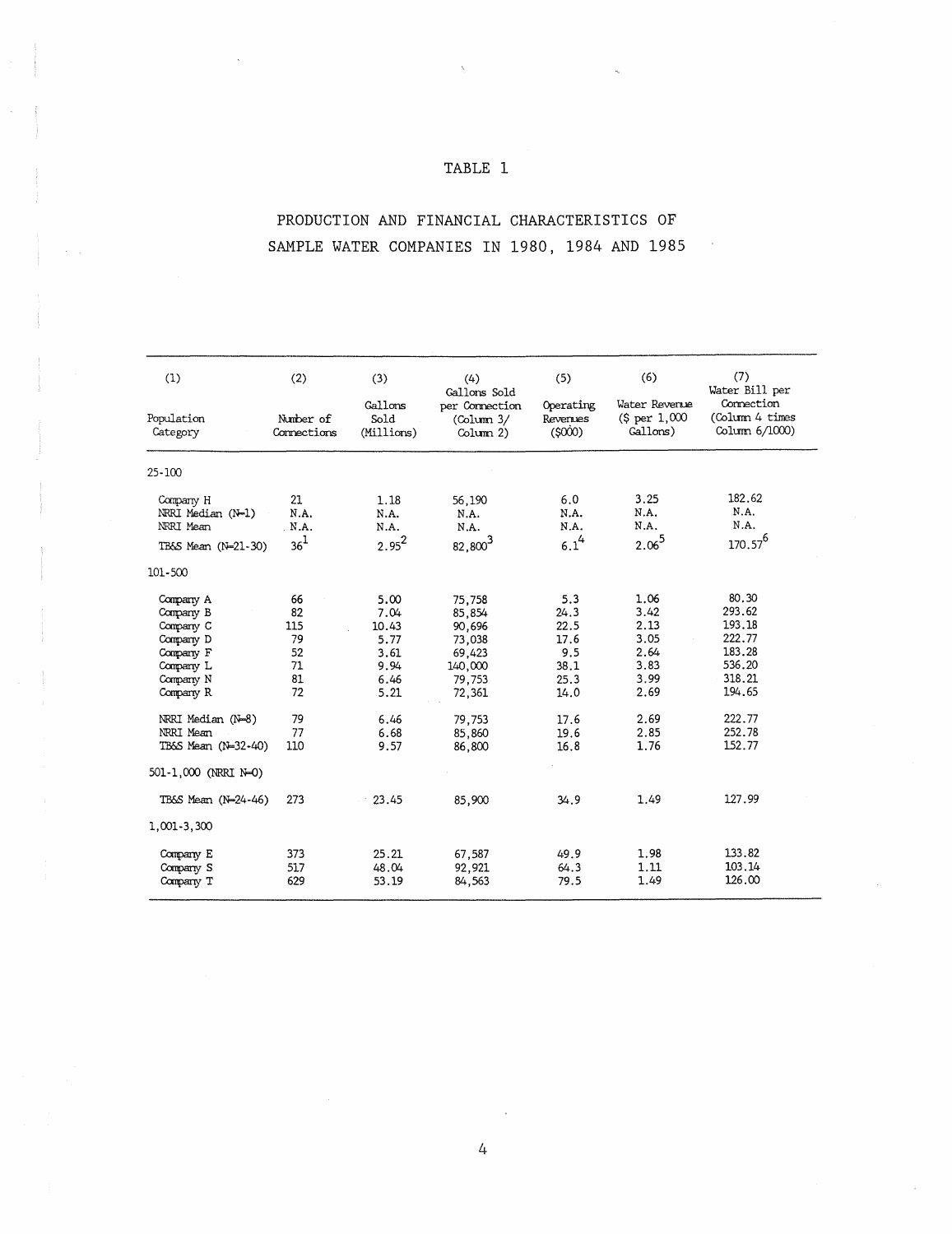## TABLE 1 (continued)

# PRODUCTION AND FINANCIAL CHARACTERISTICS OF SAMPLE WATER COMPANIES IN 1980, 1984 AND 1985

| (1)<br>Population                | (2)<br>Number of | (3)<br>Gallons<br>Sold | (4)<br>Gallons Sold<br>per Connection | (5)<br>Operating<br>Revenues | (6)<br>Water Revenue<br>\$ per 1,000 | (7)<br>Water Bill per<br>Connection<br>(Column 4 times |
|----------------------------------|------------------|------------------------|---------------------------------------|------------------------------|--------------------------------------|--------------------------------------------------------|
| Category                         | Connections      | (Millions)             | (Column 3/<br>Column 2)               | (5000)                       | Gallons)                             | Column $6/1000$ )                                      |
| Company U                        | 413              | 120.70                 | 292,252                               | 285.6                        | 2.37                                 | 692.64                                                 |
| Company V<br>Company W           | 359<br>565       | 27.79<br>22.58         | 77,409<br>39,965                      | 49.5<br>63.5                 | 1.73<br>2.26                         | 133.92<br>90.32                                        |
| NRRI Median (N=6)                | 517              | 48.04                  | 84,563                                | 64.3                         | 1.73                                 | 133.82                                                 |
| NRRI Mean<br>TB&S Mean (N=29-45) | 476<br>625       | 49.59<br>80.78         | 109,116<br>129,200                    | 98.7<br>146.2                | 1.82<br>1.81                         | 213.31<br>233.85                                       |
| 3,301-10,000                     |                  |                        |                                       |                              |                                      |                                                        |
| Company AA<br>Company BB         | 3,186<br>2,838   | 343.20<br>248.90       | 107,721<br>87,703                     | 415.0<br>576.9               | 1.21<br>2.32                         | 130.34<br>203.47                                       |
| Company CC<br>Company DD         | 3,134<br>3,162   | 243.60<br>281.80       | 77,728<br>89,121                      | 688.8<br>1,762.3             | 2.83<br>6.25                         | 219.97<br>557.01                                       |
| NRRI Median (N-4)                | 3,134            | 281.80                 | 89.121                                | 688.8                        | 2.83                                 | 219.97                                                 |
| NRRI Mean<br>TB&S Mean (N=29-47) | 3,080<br>1,840   | 279.40<br>282.50       | 90,568<br>153,500                     | 860.8<br>361.6               | 3.15<br>1.28                         | 277.70<br>196.48                                       |

Notes:

N.A. - Not applicable.

 $\frac{1}{1}$  Temple Barker and Sloane, II-5.

Temple Barker and Sloane, II-5.<br>
<sup>2</sup> Ibid, calculated from II-5 and III-5.<br>  $3 -$ 

 $3$  Ibid, III-5.

 $\overline{ }$  Ibid, II-5, III-5, and IV-5.

 $^{\circ}$  Ibid, IV-5.

 $^6$  Ibid, calculated from III-5 and IV-5.

Source: Armual reports of small private water systems from four states and Temple, Barker and Sloane, 1982.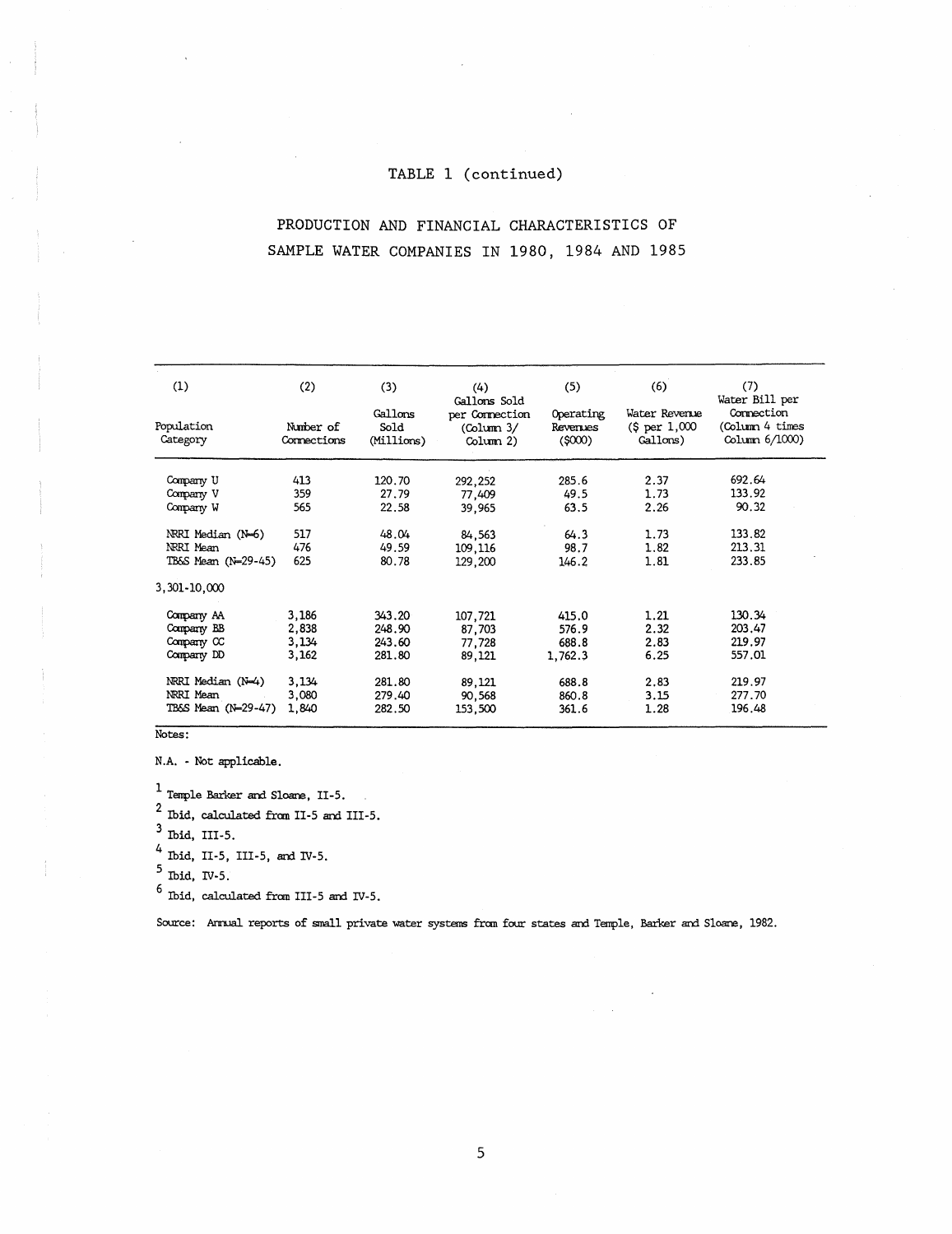number of connections served by the smaller water utilities in the sample (25-3,300 persons served) is 82, or about 250 people. The average number of connections in the TB&S sample was higher than for the NRRI sample for each population category.

Gallons sold annually ranged from five million to 343.2 million in the NRRI sample (column 3). TB&S averages were higher in every size category except the largest. Gallons sold per connection ranged from about 40,000 to almost 300,000 (column 4). TB&S averages were again substantially higher than those for the NRRI companies except in the 101-500 population category. Annual operating revenues from \$5,300 to \$1,762,300 were reported by the utilities in the NRRI sample (column 5). These were similar to the TB&S averages in the two smallest size categories, but not in the two larger ones. The lowest water revenue per 1,000 gallons in the NRRI sample was \$1.06 (column 6), which for that company corresponded to an average annual water bill of \$80.30 (column 7). The highest water revenue per 1,000 gallons for the NRRI companies was \$6.25. The highest annual water bill was about \$693.

For both water revenues per 1,000 gallons and annual water bill per connection, in the three size categories for which both NRRI and TB&S data were available, the NRRI mean exceeded the TB&S mean in two categories. This erratic pattern suggests that the small size of the NRRI sample explains some of the differences between the TB&S mean and the NRRI mean, as it does for the other variables reported. The TB&S sample of private water companies included homeowners' associations, which might have lower bills on average than investor-owned companies. Companies exceeding the TB&S means for water revenues and water bills could also have had more construction or have higher labor rates than those in the TB&S sample, and companies with water revenues and bills lower than the TB&S sample could have undertaken and paid for less construction and/or have lower labor costs. Inflation can explain some of the difference for the two categories where NRRI dollars were greater than TB&S dollars. TB&S data were in 1980 dollars and the commission-regulated companies' annual reports are from four and five years later. The consumer price index between 1980 and 1984 increased by 26 percent, and between 1980 and 1985 by 30 percent.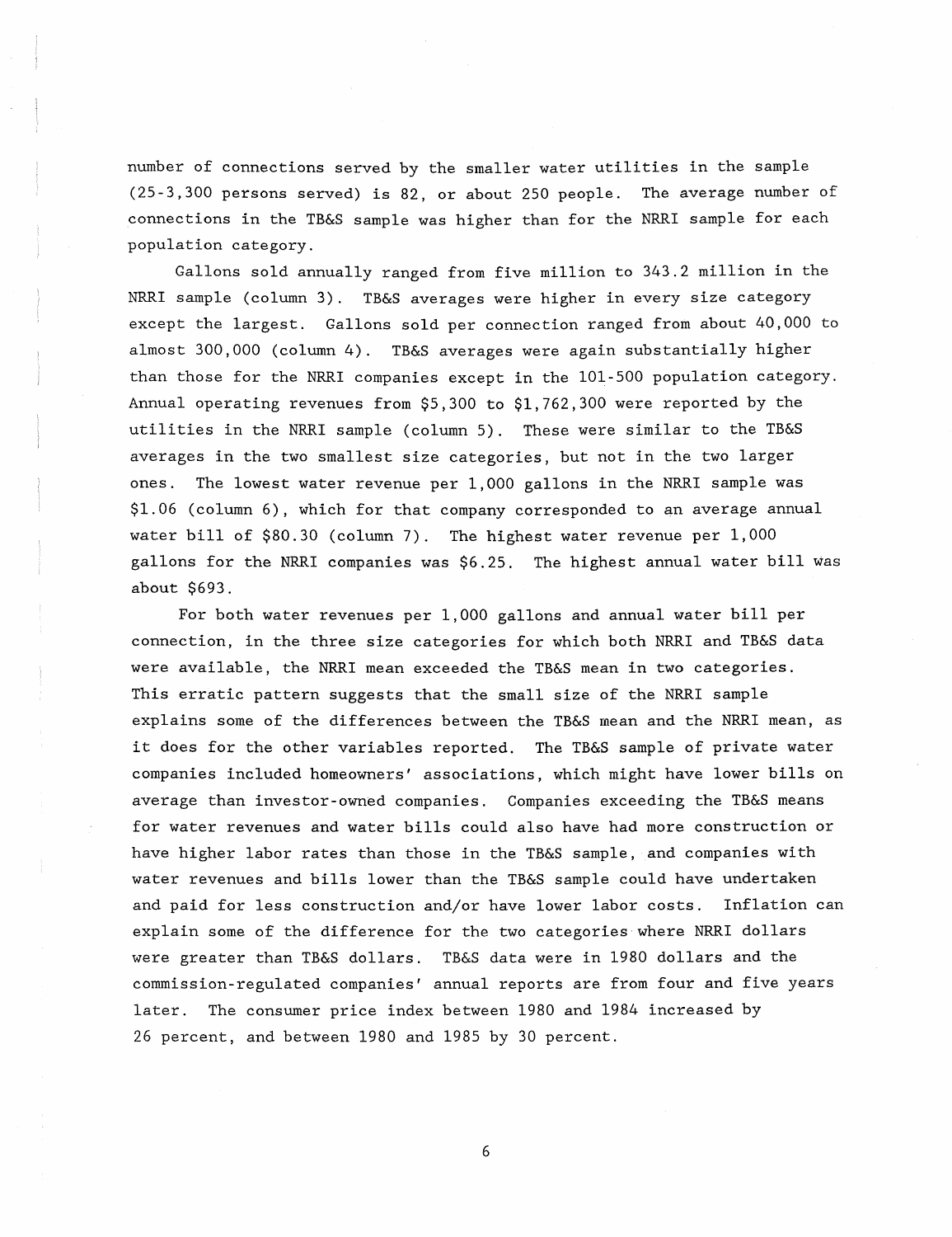#### Analytical Methods Reviewed

The NRRI reviewed several existing models for their applicability to our data but concluded that hand calculations using costs projected by EPA for various size water systems were the only feasible and most direct method.

The EPA's Water Utilities Policy Testing Model (PTm) was developed to compute national costs of compliance with maximum contaminant levels (MCLs). The model divides the population of water supply systems into ground and surface water sources, and within those categories into 12 system size categories. The model computes total fixed and variable costs of meeting a particular MCL. Inputs to the model are capital costs, operations and maintenance costs, occurrence of the contaminant, and treatment methods. Contaminant occurrence and treatment methods are used by the model as joint probabilities of occurrence of the contaminants at high levels and choices of particular treatment methods.

The PTm model runs on a mainframe computer. EPA has adapted PTm to run on an IBM microcomputer. We examined this IBM-AT version of PTm (called ATm) and found it unsuitable for simulation of the impact of the SDWA on individual companies without considerable manipulation of the software. As with the mainframe model, ATm is intended to generate aggregate national cost data. Nor was our data suitable for the ATm model. ATm requires inputs of actual or hypothetical data on influents and desired effluents of contaminants, which we did not have. Nor did we have available for our sample some of the production data necessary for the model.

The EPA's Water Engineering Research Laboratory in Cincinnati has developed a model that can be used for simulating costs of compliance for individual companies (Clark, 1984). But we lacked data on many of the key variables needed to use this model.

The Pluvius model, developed for EPA by Abt Associates, is an econometric model that estimates household water bills after new contaminant measures are put in place (Berry, 1985). Pluvius is based on data from 1980 for 357 water systems. As with the Engineering Research Laboratory model, the financial reports in our sample did not include data on some of the key variables necessary to estimate increased water bills under the model.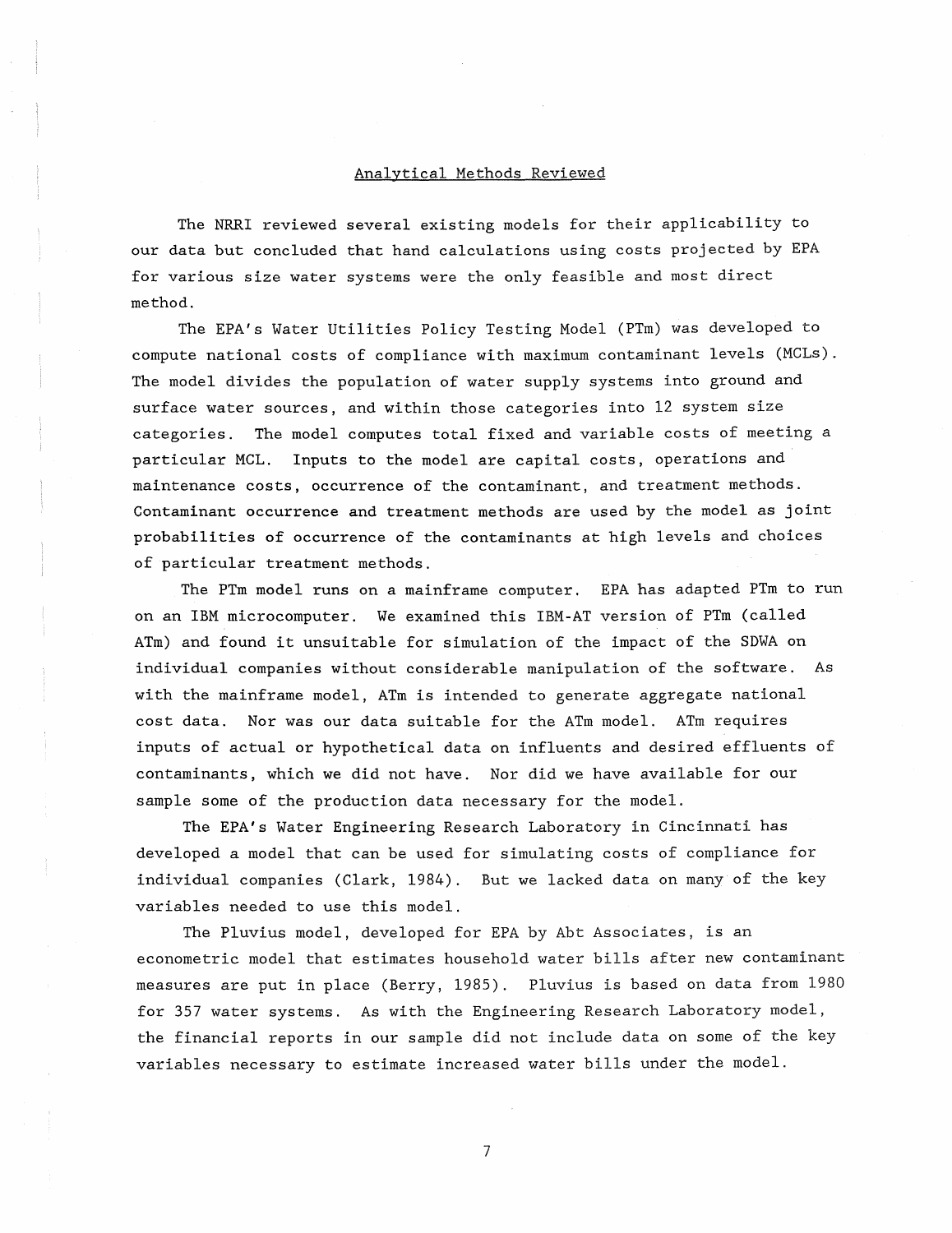#### Hypothetical Compliance Costs

Although we could not use our available data as inputs to the above models, it is possible to use the outputs from EPA models to calculate costs for hypothetical companies. These estimates can be computed by commissioners or commission staff using financial data available to them in company annual reports, without having to generate engineering or other data from sources outside the commissions.

Table 2 shows recent estimates by EPA of costs of treating various combinations of contaminants for water systems using ground water. Similar calculations are available for systems with surface water supplies. These estimates are examples that EPA culled from several "cost and technology" documents that are being prepared by EPA contractors as part of the information to be used in EPA's decision-making process in setting best available technologies (BATs) under the SDWA. Costs must be taken into consideration in setting BATs. The estimates quoted here are preliminary, but over the next year EPA plans to have published "cost and technology" documents for synthetic organic chemicals, inorganic chemicals, and radionuclides. The documents have already been completed for volatile organic chemicals and surface water treatment. In those documents, estimated costs by system size are to be given for each contaminant regulated under the SDWA. These cost figures can be used to provide a general estimate of the impact of treatment for a particular contaminant for a particular water utility.

The figures in table 2 can be combined with those in table 1 to present hypothetical cases of cost increases to commission-regulated water utilities. Table 3 gives some examples of the increases in water bills that hypothetical water companies similar to those in the NRRI sample, as shown in table 1, might experience if they were required to treat groups of contaminants such as those shown in table 2. Such a paper and pencil exercise can be conducted by individual commissioners or commission staff for water utilities in their states. This exercise is of course no substitute for an engineering study at a particular site, given the source and extent of a particular contaminant or group of contaminants.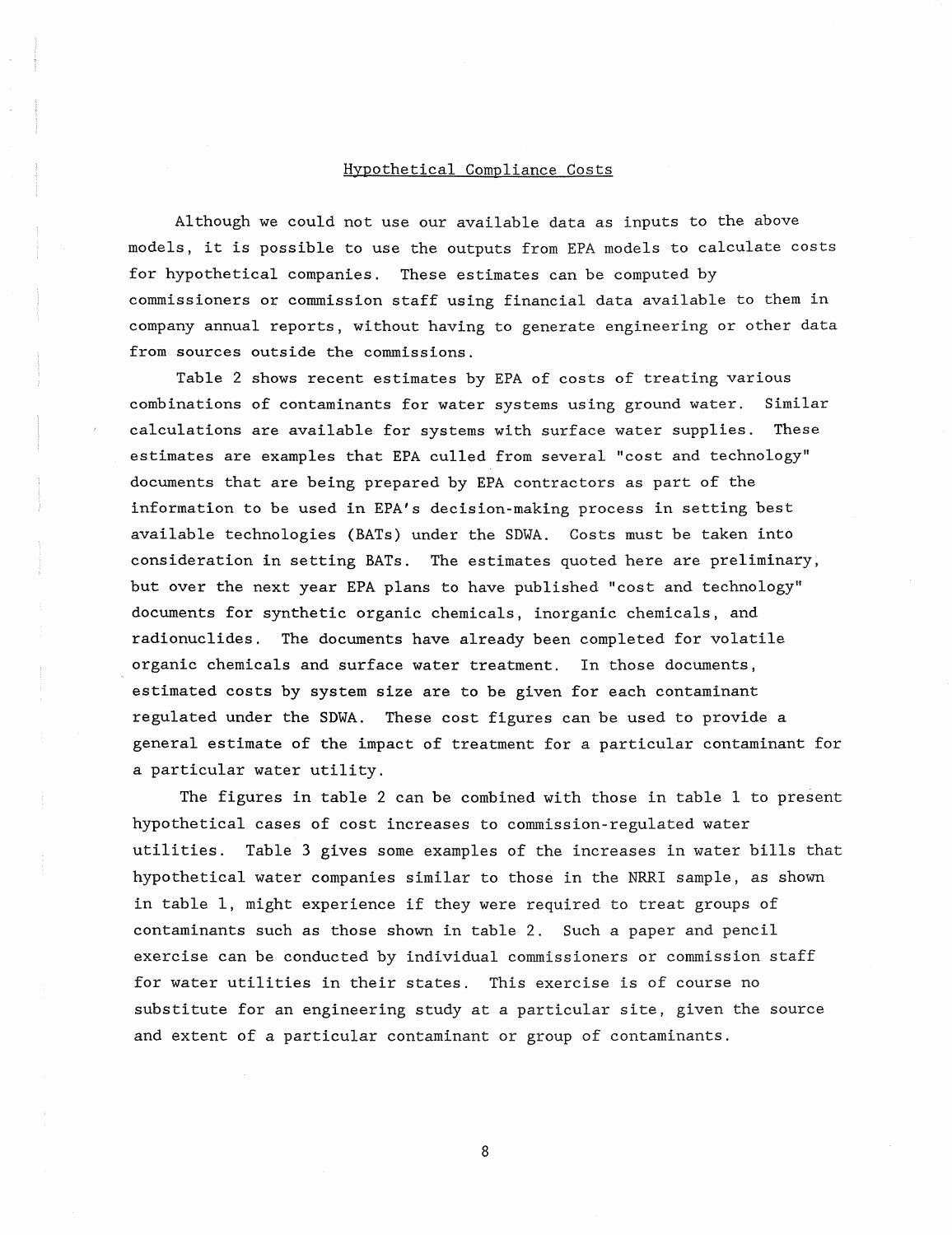## TABLE 2

# EPA PRELIMINARY ESTIMATES OF COSTS TO GROUND WATER SYSTEMS FOR VARIOUS TREATMENT SCENARIOS

| Multiple<br>Contaminant                     | Dollars per Household per Year<br>System Size Categories (Population Served)<br>Treatments |            |         |          |           |              |         |         |
|---------------------------------------------|--------------------------------------------------------------------------------------------|------------|---------|----------|-----------|--------------|---------|---------|
| Scenarios                                   | Required                                                                                   | $25 - 100$ | 100-500 | 500-1000 | 1000-3300 | 3300-10K     | 10K-25K | 25K-50K |
| Disinfected Groundwater Systems             |                                                                                            |            |         |          |           |              |         |         |
| Any scenario                                | New $well + Chl$                                                                           | \$235      | \$138   | \$86     | \$55      | \$31         | \$16    | \$13    |
| Aldicarb                                    | GAC                                                                                        | 172        | 75      | 41       | 26        | $24^{\circ}$ | 23      | 18      |
| TCE                                         | Aeration                                                                                   | 135        | 51      | 24       | 13        | 8            | 8       | 8       |
| Nitrate                                     | IE                                                                                         | 244        | 155     | 114      | 106       | 96           | 90      | 87      |
| Lead (natural)                              | IE                                                                                         | 160        | 90      | 61       | 55        | 52           | 46      | 44      |
| Aldicarb + Nitrate                          | $GAC + TE$                                                                                 | 416        | 230     | 155      | 132       | 120          | 113     | 105     |
| Nitrate + TCE                               | Aeration + IE                                                                              | 379        | 206     | 138      | 119       | 114          | 98      | 95      |
| $TCE +$ Lead (Corr)                         | Aeration + CI                                                                              | 205        | 78      | 35       | 18        | $\cdot$ 10   | 9       | 9       |
| Aldicarb + Nitrate + Lead                   | $CAC + IE + CI$                                                                            | 486        | 257     | 166      | 137       | 122          | 114     | 106     |
| (Corr)                                      |                                                                                            |            |         |          |           |              |         |         |
| Undisinfected Groundwater Systems           |                                                                                            |            |         |          |           |              |         |         |
| Any scenario                                | $New$ well + Chl                                                                           | 235        | 138     | 86       | 55        | 31           | 16      | 13      |
| Micro + Aldicarb                            | $GAC + Ch1$                                                                                | 311        | 126     | 64       | 37        | 30           | 27      | 21      |
| Micro + TCE                                 | Aeration + Chl                                                                             | 274        | 102     | 46       | 24        | 15           | $12 \,$ | 11      |
| Micro + Nitrate                             | $IE + Chl$                                                                                 | 555        | 281     | 178      | 143       | 126          | 117     | 108     |
| Micro + Lead (natural)                      | $IE + Ch1$                                                                                 | 298        | 141     | 84       | 66        | 58           | 51      | 48      |
| Micro + Aldicarb + Nitrate                  | $GAC + IE + Ch1$                                                                           | 727        | 356     | 219      | 169       | 150          | 140     | 126     |
| Micro + Nitrate + TCE                       | Aeration + $Chl + Cl$                                                                      | 690        | 332     | 202      | 156       | 134          | 125     | 116     |
| $Micro + TCE + lead (Corr)$                 | Aeration $+$ Chl $+$ CI                                                                    | 344        | 129     | 57       | 29        | 17           | 13      | 12      |
| Micro + Aldicarb + Nitrate<br>+ Lead (corr) | $GAC + TE + Ch1 + CI$                                                                      | 797        | 383     | 230      | 174       | 151          | 141     | 127     |

Key:<br> GAC = granular activated carbon; Aeration = packed tower aeration; IE = ion exchange; CI = corrosion irhibition;

Chl = chlorination; TCE = trichloroethylene; corr. = corrosion; micro = microbiological contamination

Source: U.S. Envirormental Protection Agency, "Total National Cost Estimate," handout by Michael Cook, Director, Office of Drinking Water, 10/13/87, dated 8/27/87.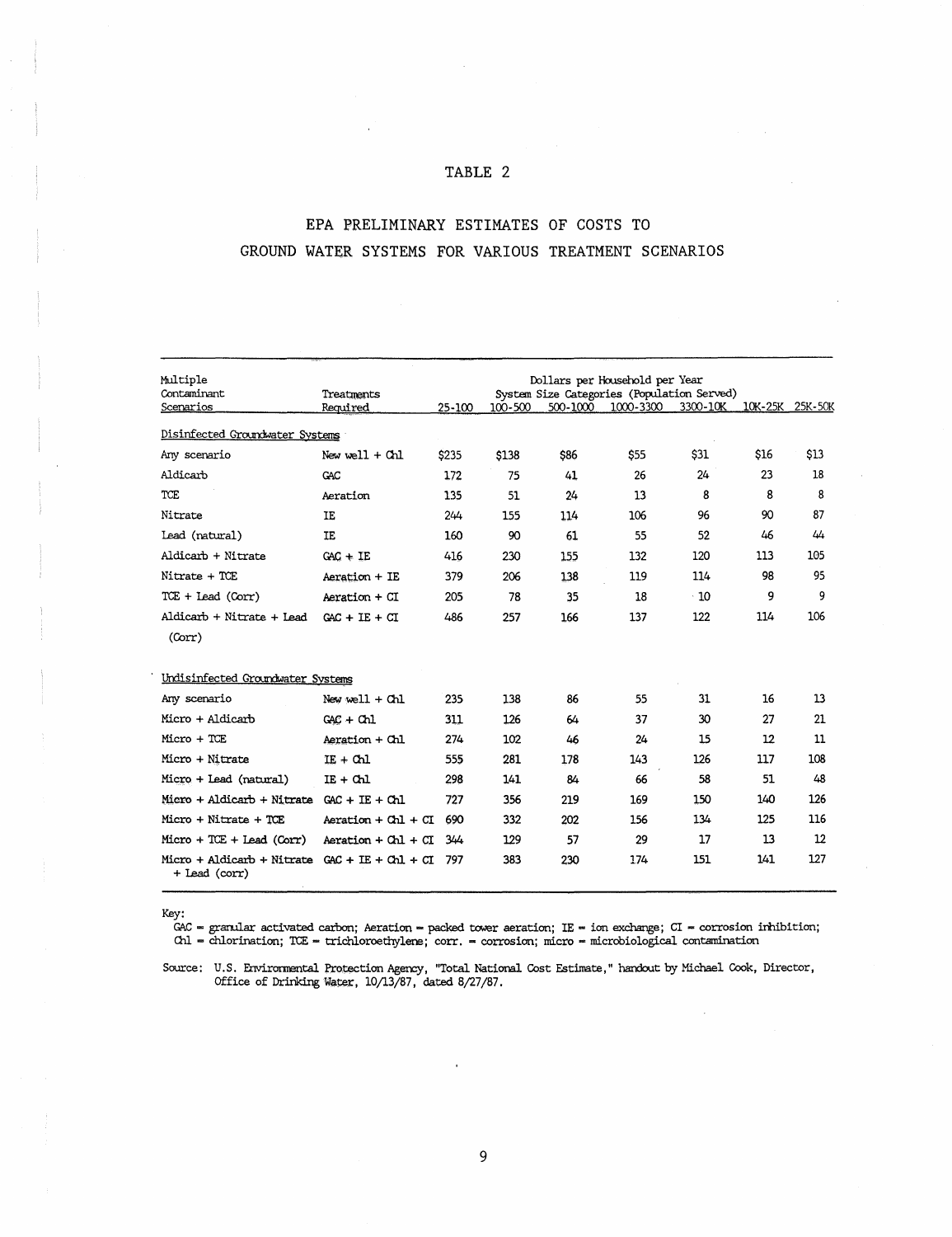### TABLE 3

# MINIMUM AND MAXIMUM TREATMENT BILLS FOR HYPOTHETICAL GROUND WATER SYSTEMS UNDER EPA MULTIPLE CONTAMINANT  $\texttt{SCENARIOS, } 1984, \begin{smallmatrix} 1 \ 1985, \end{smallmatrix}^1 \text{ AND } 1987^2$

| Type of Contaminant<br>and Population<br>Served | Current<br>Water<br>Bill | Additional<br>Treatment<br>Cost in<br>Dollars | Total<br>Treatment<br>Cost in<br>Dollars | Percent<br>Increase |
|-------------------------------------------------|--------------------------|-----------------------------------------------|------------------------------------------|---------------------|
| Trichloroethylene                               |                          |                                               |                                          |                     |
| $25 - 100$                                      | \$183                    | \$135                                         | \$318                                    | 73.8%               |
| 101-500                                         | 223                      | 51                                            | 271                                      | 22.9                |
| 501-1000                                        | 128                      | 24                                            | 152                                      | 18.8                |
| 1000-3300                                       | 134                      | 13                                            | 147                                      | 9.7                 |
| 3301-10,000                                     | 220                      | 8                                             | 228                                      | 3.6                 |
| Micro, Aldicarb,<br>Nitrate and Lead            |                          |                                               |                                          |                     |
| $25 - 100$                                      | \$183                    | \$797                                         | \$980                                    | 435.5               |
| 101-500                                         | 223                      | 383                                           | 606                                      | 1.72                |
| 501-1000                                        | 128                      | 230                                           | 358                                      | 179.7               |
| 1001-3300                                       | 134                      | 174                                           | 308                                      | 129.9               |
| 3301-10,000                                     | $220 -$                  | 151                                           | 371                                      | 68.6                |

Notes:

1 Current water bills are derived from 1984 and 1985 annual reports of water utilities in the NRRI sample, except for the 501-1,000 population category, which uses TB&S data from 1980

2

Additional treatment costs are in 1987 dollars, as computed by the EPA.

Source: Hypothetical current water bills are taken from the medians for the NRRI sample shown in table 1, except that for the 25-100 population category the one company in the NRRI sample is used, and for the 501-1000 population category the TB&S mean is used. Additional treatment costs are taken from the EPA estimates shown in table 2.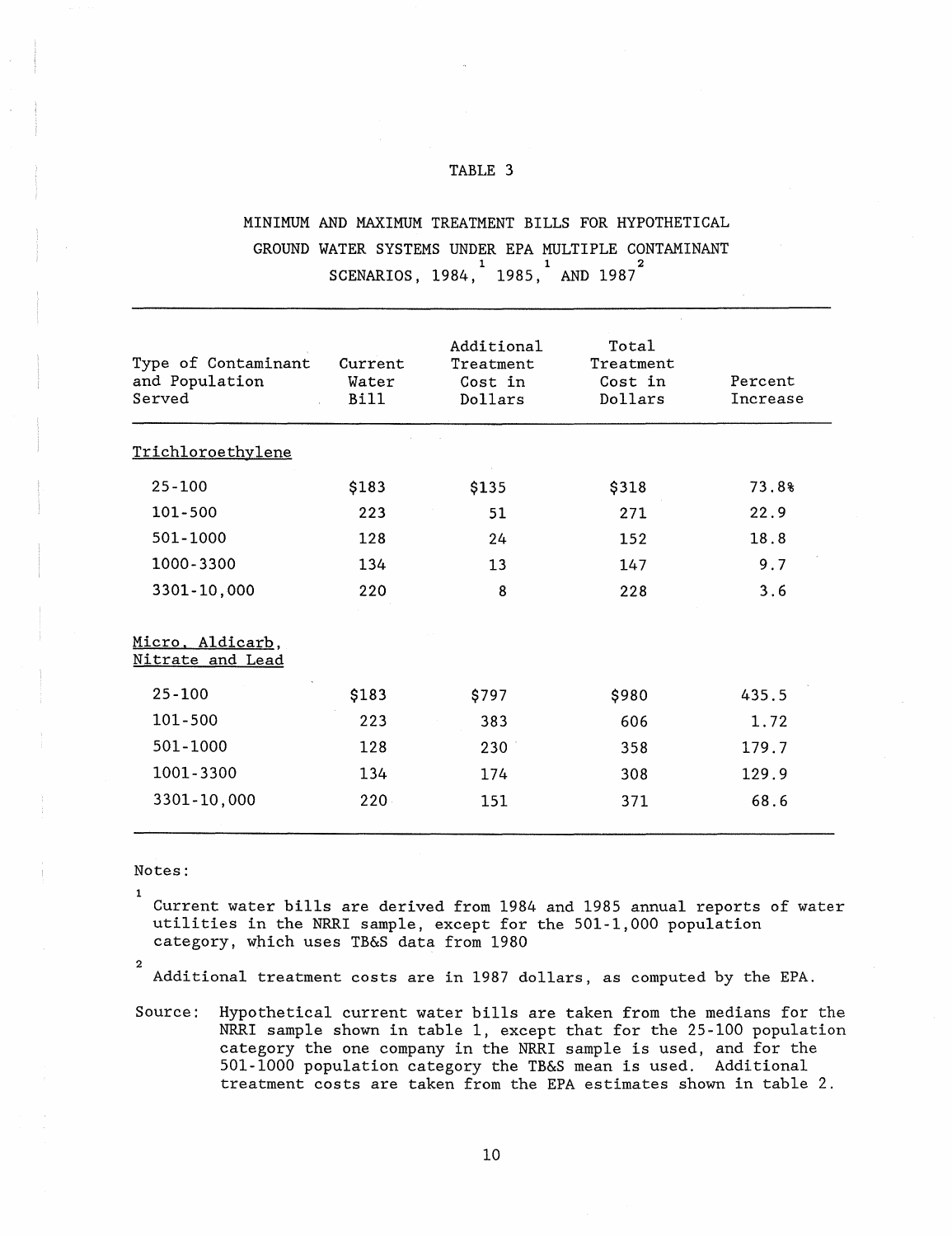The examples in table 3 are given for the least costly and most costly EPA scenarios in table 2. Hypothetical current water bills are for the most part taken from the medians calculated for the NRRI sample in table 1. The data in the table suggest that the smallest size ground water system that already practiced disinfection and that had to install packed tower aeration to treat trichloroethylene (TCE) , a volatile organic chemical, would need to increase its water bills by some 74 percent. At the other end of the spectrum, a very small ground water system not currently disinfecting that had to begin disinfection and install granular activated carbon, ion exchange, and corrosion inhibition to treat microbiological contaminants, two organic chemicals, and lead could be faced with water bills of-\$980 a year, an increase of 436 percent. The table shows the substantial economies of scale in treatment costs. Medium-sized systems such as the four in the NRRI sample would experience a 3.6 percent increase in annual water bills from treating TCE and a 68.6 percent increase from the most costly scenario.

## Next Steps

The effort to develop preliminary estimates of SDWA costs sets the stage for further work in program year 1988. The NRRI at this time is focusing efforts on upcoming EPA requirements for filtration and disinfection of water systems supplied by surface water. When the project on surface water is completed, we will be able to turn to other requirements of the SDWA. 'We will of course continue to track and analyze EPA information on costs, technologies, and regulatory impacts as it is developed. We will need to decide whether to develop data on ground water systems under commission jurisdiction similar to that on surface water systems. Such data gathering could be more structured, so that we can use either the cost model developed by the Water Engineering Research Laboratory or the Pluvius model developed by Abt Associates to estimate costs for individual companies. This is a decision that can be made after further review and analysis of the updated models and the updated EPA survey of operating and financial characteristics of water systems when it becomes available.